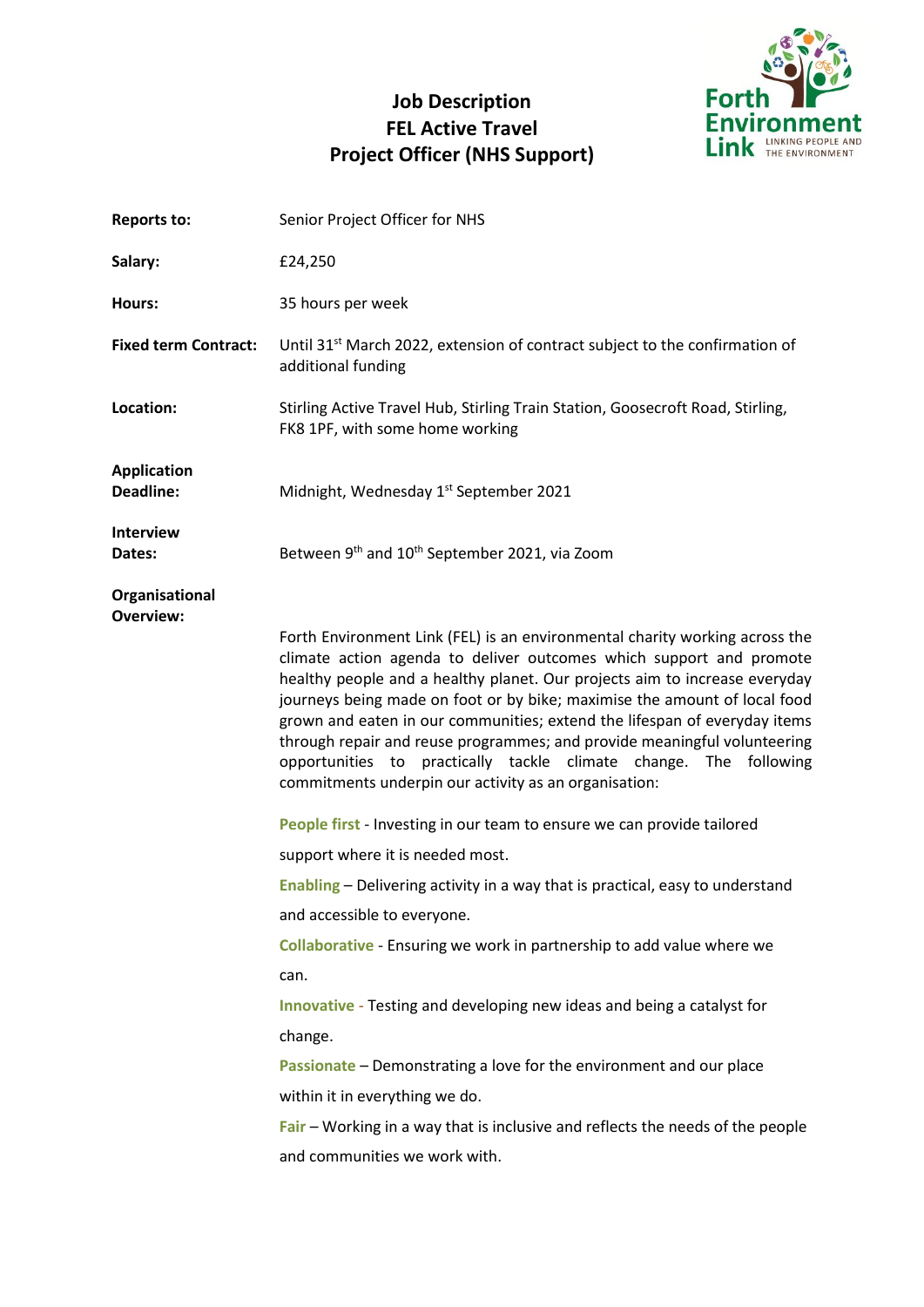Our strategic approach reflects our ambition as an organisation and recognises the role third sector will perform in delivering national outcomes at a local and regional level.

**Job Purpose:** Working as part of the Active Travel team, you will take a role in shaping the services offered by the Active Travel Team, with particular emphasis on NHS engagement activity as well as supporting general Active Travel outreach activities. Working alongside the Senior Project Officer for NHS and the wider Active Travel Team you will help to identify new cycling and walking demonstration projects which will ensure FEL's Active Travel activity remains at the forefront of Active Travel development in Scotland.

> You will be responsible for developing and maintaining excellent working relationships both internally and with external partners and crucially members of the public. You will have strong practical and communication skills ensuring FEL's reputation as an exemplar project is retained, leading the way in encouraging behaviour change in relation to Active Travel.

## **DUTIES AND RESPONSIBILITIES**

#### **Specialist NHS Activity**

- Support the Senior Project Officer for NHS with engagement activity across NHS sites across Forth Valley and other key employers.
- Support with the development of Active Travel Action Plan for NHS Forth Valley Sites.
- Liaise with and support active travel activities across NHS Forth Valley sites, including led rides, Step Count Challenges, led walking activities, pop up hubs etc.
- Support with the collation of data and monitoring behaviour changes across all NHS programme activity.
- Support the promotion of FEL's e-bikes for keyworkers programme, Couch to Cycle App and other promotional campaigns.
- As part of the NHS Cycle Recovery programme support the administration of the E-bikes for keyworkers programme involving the hire and wraparound care packages for NHS Key Workers.

#### **Core Activity**

- Working closely with the Active Travel team, support in the provision of cycling and walking related information and advice to employees and the public, including information on cycle and walking routes, services and activities
- Support the Active Travel team to provide support and advice to employees and the public about cycling and walking resources including phone apps and route mapping software.
- Support in the running of engagement activities across the active travel team, including led rides, led walks, Step Count Challenges and pop up events etc.
- Work in partnership with other initiatives within the local community groups to promote and increase active travel and climate action.
- Contribute to the development and upkeep of all Active Travel Hub social media and encourage participation through a range of communication channels including using social media, events diaries, blogs, monthly mail outs and School pupil's intranet, and FEL websites.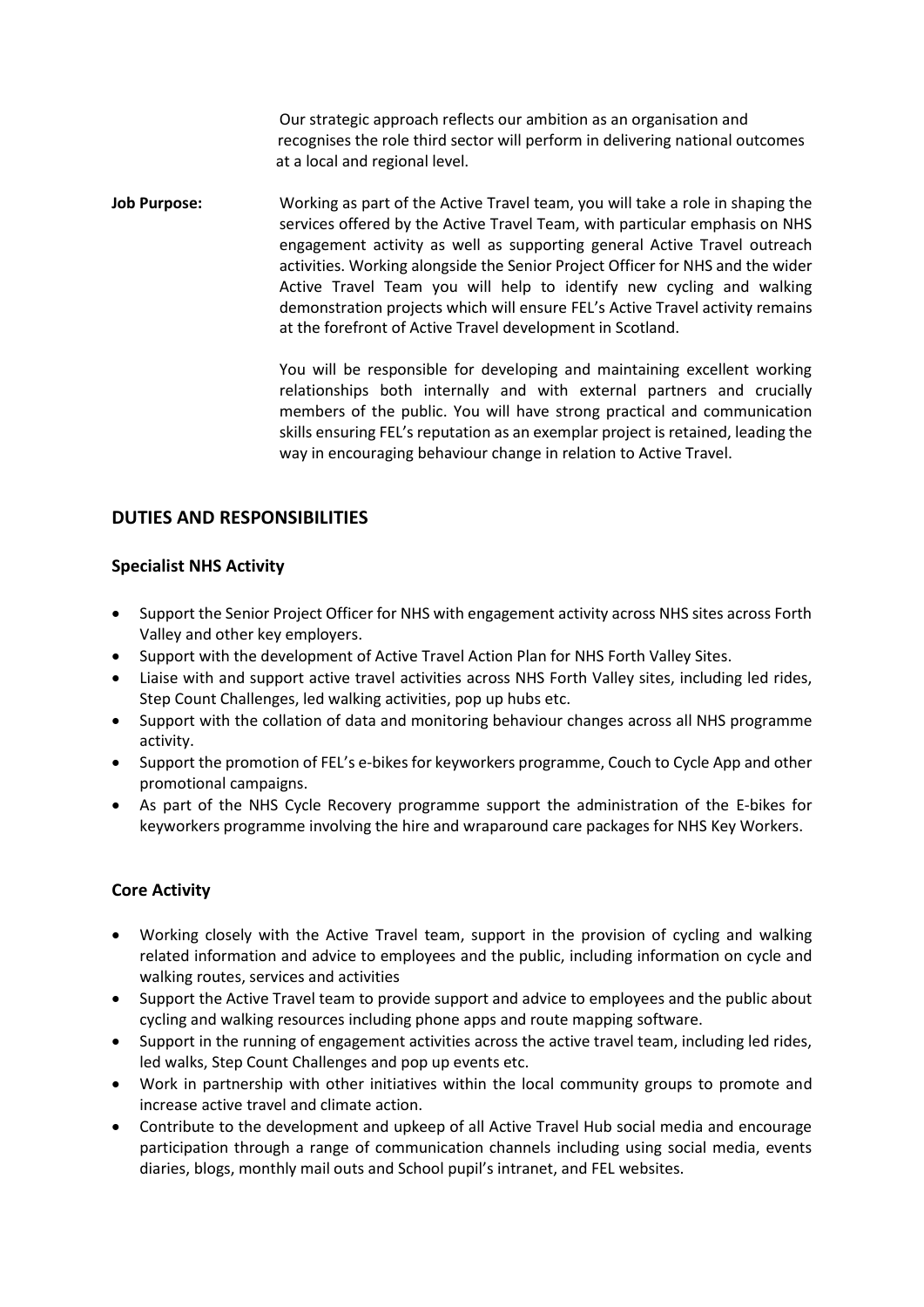- Participate in local events and partnership events to promote FEL's wider active travel agenda.
- Work closely with Forth Environment Link's other programmes and initiatives across Falkirk, Stirling and Clackmannanshire.
- Carry out other any other duties, which may reasonably be required in light of the main purpose of the job.
- Attendance and involvement in external stakeholder events where appropriate.
- Promote FEL's cycling and walking work and activities

## **QUALIFICATIONS**

- Educated to degree level or equivalent, with two years' experience (D)
- Cycling Scotland Cycle Trainer qualified (D)
- Cycle Ride Leader qualified (E)
- Velotech Bronze Certified (D)
- Walk Leader (D)
- Outdoor First Aid (D)
- Drivers Licence (E)
- •

## **KNOWLEDGE/EXPERTISE**

- Passion for and knowledge of cycling, walking and all forms of active travel (E)
- Experience in community development (D)
- Proven ability to outreach to individuals and groups and build relationships and partnerships (E)
- Experience with customer service provision (E)
- Social media expertise including knowledge of relevant apps (E)
- Experience with websites and content management systems (E)
- Experience in volunteer coordination (D)

## **SKILLS/ABILITIES**

- Excellent verbal and written communication and interpersonal skills (E)
- Excellent organisational skills (E)
- Excellent community development and partnership building skills (E)
- Strong computer skills (E)
- Ability to work independently and as part of a small team (E)
- Ability to deliver outcomes within timeframes (E)
- Ability to promote services using a range of tools including web-based (D)
- Ability to carry out basic bike mechanics (D)

## **PERSONAL ATTRIBUTES**

- Passionate about Active Travel (E)
- Confident Cyclist (D)
- Enthusiasm and commitment (E)
- Problem solver with a hands on approach (E)
- Flexibility (E)
- Energetic and proactive (E)
- Creative thinking and foresight (E)